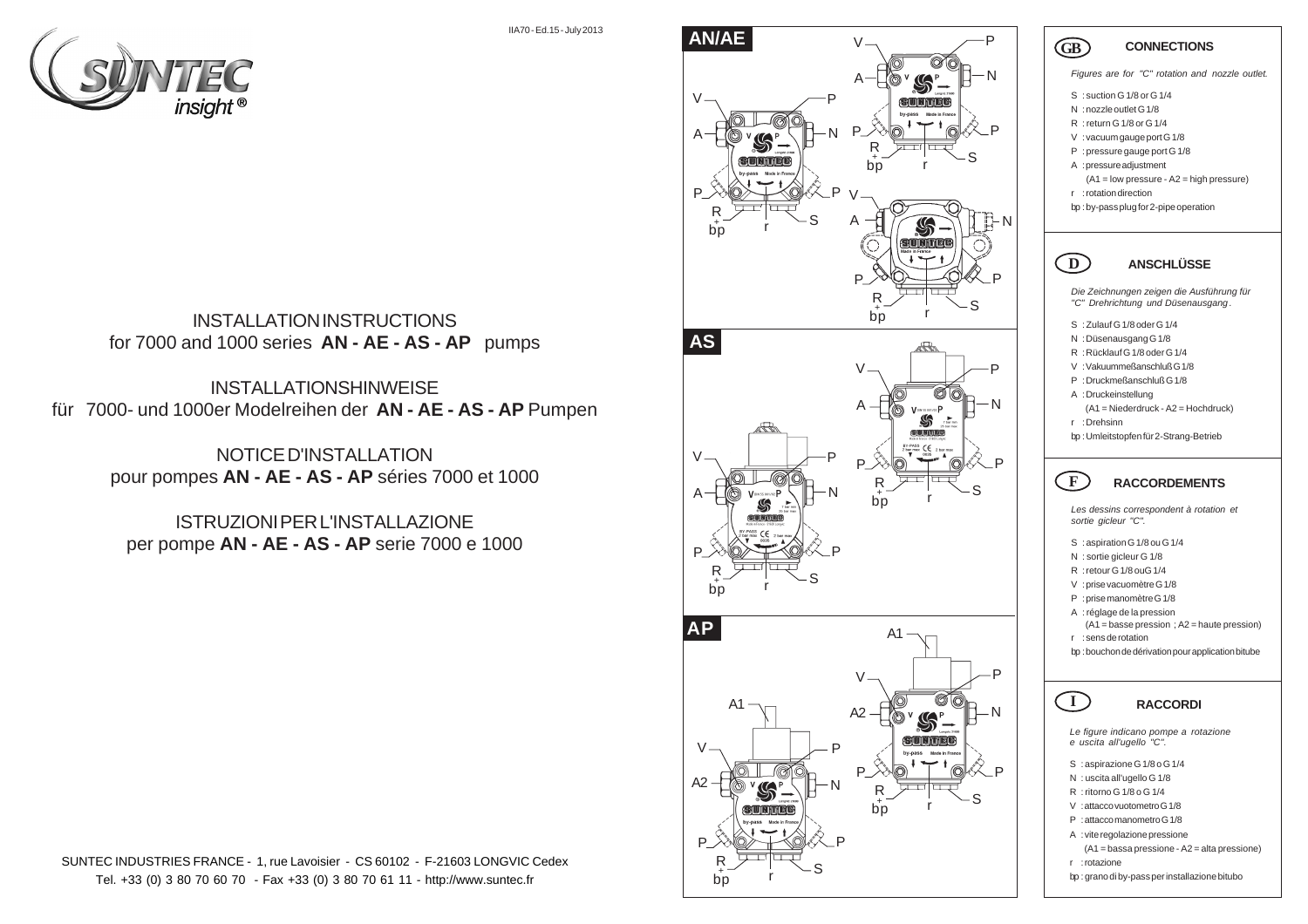**One pipe siphon feed system Einstranginstallation - Tank höher als Pumpe Installation monotube en charge Impianti monotubo a sifone**



### **One pipe lift system Einstranginstallation - Tank tiefer als Pumpe Installation monotube en aspiration Impianti monotubo in aspirazione**



| H(m)                          | $d$ (mm) | 4   | 4   | 4   | 4                         | 4    | 6   | 4              | 6   | $\overline{4}$ | 6    | 8   | $\overline{4}$ | 6    | 8   | 4 | 6  | 8    | 10  |
|-------------------------------|----------|-----|-----|-----|---------------------------|------|-----|----------------|-----|----------------|------|-----|----------------|------|-----|---|----|------|-----|
| 0                             |          | 90  | 75  | 56  | 45                        | 30   | 150 | $\overline{2}$ | 113 | 11             | 56   | 150 | $\overline{7}$ | 37   | 119 | 4 | 23 | 74   | 150 |
| 0,5                           |          | 100 | 83  | 63  | 50                        | 33   | 150 | 25             | 126 | 12             | 63   | 150 | 8              | 41   | 133 | 4 | 26 | 83   | 150 |
| 1                             |          | 110 | 92  | 69  | 55                        | 37   | 150 | 27             | 139 | 13             | 69   | 150 | 8              | 46   | 146 | 5 | 28 | 92   | 150 |
| $\overline{2}$                |          | 131 | 109 | 82  | 65                        | 44   | 150 | 33             | 166 | 16             | 82   | 150 | 10             | 55   | 150 | 6 | 34 | 109  | 150 |
| 3                             |          | 152 | 126 | 95  | 76                        | 50   | 150 | 38             | 192 | 18             | 96   | 150 | 12             | 63   | 150 | 7 | 39 | 127  | 150 |
| $\overline{4}$                |          | 172 | 144 | 108 | 86                        | 57   | 150 | 43             | 218 | 21             | 109  | 150 | 14             | 72   | 150 | 8 | 45 | 144  | 150 |
|                               |          |     |     |     |                           |      |     |                |     |                |      |     |                |      |     |   |    |      |     |
|                               |          |     |     |     |                           |      |     |                |     |                |      |     |                |      |     |   |    |      |     |
| Nozzle/Düse<br>Gicleur/Ugello |          |     |     |     | $0,50$ $0,60$ $0,80$ 1,00 | 1,50 |     | 2,00           |     |                | 4,00 |     |                | 6,00 |     |   |    | 9,50 |     |

0,50 0,60 0,80 1,00 1,50 2,00 4,00 6,00 9,50

| Gicleur/Ugello<br>(US GPH) |    |    | $0.50$ $0.60$ $0.80$ $1.00$ |    | 1,50 |     | 2,00           |     |    | 4,00 |     |   | 6,00 |     |   |    | 9,50           |     |  |
|----------------------------|----|----|-----------------------------|----|------|-----|----------------|-----|----|------|-----|---|------|-----|---|----|----------------|-----|--|
| $-d (mm)$<br>H(m)          | 4  | 4  | 4                           | 4  | 4    | 6   | 4              | 6   | 4  | 6    | 8   | 4 | 6    | 8   | 4 | 6  | 8              | 10  |  |
| 0                          | 90 | 75 | 56                          | 45 | 30   | 150 | $\overline{2}$ | 113 | 11 | 56   | 150 | 7 | 37   | 119 | 4 | 23 | 74             | 150 |  |
| 0,5                        | 79 | 66 | 50                          | 40 | 26   | 134 | 20             | 100 | 9  | 50   | 150 | 6 | 33   | 105 | 3 | 20 | 66             | 150 |  |
|                            | 69 | 57 | 43                          | 34 | 23   | 116 | 17             | 87  | 8  | 43   | 138 | 5 | 28   | 91  | 2 | 17 | 57             | 141 |  |
| $\overline{2}$             | 48 | 40 | 30                          | 24 | 16   | 81  | 12             | 61  | 6  | 30   | 96  | 3 | 20   | 64  |   | 12 | 40             | 98  |  |
| 3                          | 28 | 23 | 17                          | 14 | 9    | 47  | $\overline{7}$ | 35  | 3  | 17   | 55  |   | 11   | 36  |   | 6  | $\overline{2}$ | 56  |  |
| 4                          | 7  | 6  | $\overline{4}$              |    |      | 12  |                | 9   |    | 4    | 14  |   |      | 9   |   |    | 5              | 13  |  |
|                            |    |    |                             |    |      |     |                |     |    |      |     |   |      |     |   |    |                |     |  |

**Two pipe siphon feed system Zweistranginstallation - Tank höher als Pumpe Installation bitube en charge Impianti bitubo a sifone**



| Pompe/Pompa      | 45/47          |                 |    | 57  |    |    | 67  |     |    |    | 77  |     |    |     | 97  |     |    |    |     |     |
|------------------|----------------|-----------------|----|-----|----|----|-----|-----|----|----|-----|-----|----|-----|-----|-----|----|----|-----|-----|
| $Q^*(l/h)$       |                |                 | 60 |     | 77 |    |     | 102 |    |    |     |     |    | 130 |     | 150 |    |    |     |     |
| $d$ (mm)<br>H(m) | 4              | 6               | 8  | 10  | 6  | 8  | 10  | 12  | 6  | 8  | 10  | 12  | 8  | 10  | 12  | 14  | 8  | 10 | 12  | 14  |
| 0                | $\overline{2}$ | 15              | 50 | 124 | 11 | 38 | 96  | 150 | 7  | 27 | 71  | 150 | 20 | 54  | 116 | 150 | 16 | 46 | 100 | 150 |
| 0,5              | 2              | 16              | 56 | 138 | 12 | 42 | 107 | 150 | 8  | 31 | 79  | 150 | 23 | 61  | 130 | 150 | 19 | 52 | 112 | 150 |
|                  | $\overline{2}$ | 18              | 61 | 150 | 13 | 47 | 118 | 150 | 9  | 34 | 88  | 150 | 26 | 68  | 144 | 150 | 21 | 57 | 124 | 150 |
| 2                | 3              | $\overline{22}$ | 73 | 150 | 16 | 56 | 141 | 150 | 11 | 41 | 105 | 150 | 31 | 81  | 150 | 150 | 26 | 69 | 148 | 150 |
| 3                | 4              | 26              | 85 | 150 | 19 | 66 | 150 | 150 | 13 | 48 | 122 | 150 | 36 | 94  | 150 | 150 | 31 | 81 | 150 | 150 |
| 4                | 4              | 30              | 97 | 150 | 22 | 75 | 150 | 150 | 16 | 55 | 139 | 150 | 42 | 108 | 150 | 150 | 35 | 92 | 150 | 150 |
|                  |                |                 |    |     |    |    |     |     |    |    |     |     |    |     |     |     |    |    |     |     |

| Two pipe lift system                           |
|------------------------------------------------|
| Zweistranginstallation - Tank tiefer als Pumpe |
| Installation bitube en aspiration              |
| Impianti bitubo in aspirazione                 |



|                                         | capacité de l'engrenage à 0 bar/portata della pompa a 0 bar. |             |     |     |          |    |    |           |                |    |    |           |                |    |     |           |                |    |                |     |
|-----------------------------------------|--------------------------------------------------------------|-------------|-----|-----|----------|----|----|-----------|----------------|----|----|-----------|----------------|----|-----|-----------|----------------|----|----------------|-----|
| Pump/Pumpe<br>Pompe/Pompa<br>$Q^*(l/h)$ |                                                              | 45/47<br>60 |     |     | 57<br>77 |    |    | 67<br>102 |                |    |    | 77<br>130 |                |    |     | 97<br>150 |                |    |                |     |
| d (mm)                                  | 6                                                            | 8           | 10  | 12  | 6        | 8  | 10 | 12        | 6              | 8  | 10 | 12        | 8              | 10 | 12  | 14        | 8              | 10 | 12             | 14  |
| H(m)                                    |                                                              |             |     |     |          |    |    |           |                |    |    |           |                |    |     |           |                |    |                |     |
| 0                                       | 15                                                           | 50          | 124 | 150 | 11       | 38 | 96 | 150       | $\overline{7}$ | 27 | 71 | 150       | 20             | 54 | 116 | 150       | 16             | 46 | 100            | 150 |
| 0,5                                     | 13                                                           | 44          | 109 | 150 | 9        | 33 | 84 | 150       | 6              | 24 | 62 | 132       | 17             | 48 | 103 | 150       | 14             | 40 | 88             | 150 |
| 1                                       | 11                                                           | 38          | 95  | 150 | 8        | 29 | 73 | 150       | 4              | 20 | 54 | 115       | 15             | 41 | 89  | 150       | 12             | 34 | 76             | 144 |
| $\overline{2}$                          | $\overline{7}$                                               | 26          | 66  | 138 | 5        | 19 | 51 | 107       | $\overline{2}$ | 13 | 37 | 80        | 9              | 28 | 61  | 116       | $\overline{7}$ | 23 | 52             | 100 |
| 3                                       | 3                                                            | 14          | 37  | 79  |          | 10 | 28 | 60        |                | 6  | 20 | 44        | $\overline{4}$ | 14 | 33  | 65        |                | 11 | 28             | 55  |
| 4                                       |                                                              |             | 8   | 19  |          |    | 5  | 14        |                |    |    | 9         |                |    | 6   | 14        |                |    | $\overline{4}$ | 11  |

*\*Q = pump capacity @ 0 bar / Pumpenleistung bei 0 bar*

## **PIPE DIMENSIONS**

Rated speed : 2850 rpm - Viscosity : 5 mm²/s (cSt) - Pressure : 9 bars

The annexed charts give the maximum length (in meters) of suction line as a function of 3 variables : lift between fuel unit and tank (H), nozzle capacity or pump type,pipe diameter (d), for an altitude of 200 m above sea level and 0,45 bars vacuum.

The length indicated (intersection of horizontal lines and columns) assumes the fitting of 4 right angle bends, 1 stop valve,

1 non return valve ; if additional restrictions exist (particularly the filter of the suction line), the length must be reduced accordingly. Only mentioned diameters can be used, bigger pipes are not suitable.

**Altitude correction** : if X is the altitude (different from 200 m), *I ift system* 

- *Lift system* : add the value (X-200)/1000 to the real lift height "H" , to obtain the equivalent lift, then determine the maximum length with the annexed charts.

- *Siphon feed system* : reduce the real head height "H" by (X-200)/1000.

eg : AS 47 pump in two pipe lift system, with lift height = 1.5 m, altitude = 700 m, pipe diameter = 8 mm

Equivalent lift height :  $1.5 + (700-200)/1000 = 2$  m , maximum pipe length = 26 m.

**Pressure correction** : *only for one pipe system*.

If P is the pressure (different from 9 bars), use the theoretical equivalent nozzle capacity =  $(\sqrt{P/3})$  x real nozzle capacity.

eg : one pipe lift system, with nozzle = 0,60 GPH, pressure = 22 bars, pipe diameter = 4 mm , suction height = 3 m;

Equivalent nozzle capacity =  $(\sqrt{22}/3)x0.60 = 0.94$  GPH. The maximum pipe length is comprised between 17 m (corresponding to 0.80 GPH) and 14 m (corresponding to 1,00 GPH), that means around 15 m .

## **DIMENSIONIERUNG DER ROHRLEITUNGEN**

Drehzahl : 2850 min<sup>-1</sup> - Viskosität : 5 mm<sup>2</sup>/s (cSt) - Eingestellter Druck : 9 bar

Nebenstehende Tabellen zeigen die maximale Länge (Meter) der Ansaugleitung in Abhängigkeit von den folgenden 3 Faktoren : Höhenunterschied zwischen Pumpe und Tank (H), Düsendurchsatz oder Pumpentyp, Rohrleitungsdurchmesser (d), bei Installationshöhe NN 200 m und einem Vakuum von 0,45 bar.

Die angegebene Länge (Schnittpunkt einer Linie und einer Kolonne) beinhaltet 4 Rohrbiegungen, 1 Absperrhahn und

1 Rückschlagventil. Falls zusätzliche Widerstände installiert werden, reduziert sich die Leitungslänge entsprechend.

Es sollten nur Rohrleitungen mit den angegebenen Querschnitten Verwendung finden. Größere Durchmesser sind ungeeignet.

**Korrekturen bei Einsatz in Höhen über 200 m NN** : X = tatsächliche Höhe des Montageortes. - *Tank tiefer als Pumpe* : Zum tatsächlichen Wert "H" addieren (X-200):1000.

Dann max. Leitungslänge entsprechend korrigierter Höhe berechnen. - *Tank höher als Pumpe* : Tatsächlichen Wert "H" um (X-200):1000 reduzieren.

Beispiel : AS 47 im Zweistrangsystem, Ansaughöhe 1,5m, Montagehöhe 700 m, ø Ansaugleitung 8 mm.

Zu rechnen ist : 1,5 +(700-200):1000 = 2 m. 2 m Höhe bedeuten max. Leitungslänge 26 m.

**Korrektur bei Druckänderungen** : *Nur im Einstrangbetrieb*.

Bei einem Druck P, der nicht 9 bar beträgt, setzen Sie den Sollwert der Düse ein, welcher (√P/3)x Ist-Wert der Düsenleistung entspricht. z. B. Für eine Pumpe, die im Einstrangbetrieb mit einer Düse von 0,60 GPH, einem Druck von 22 bar, einer Saugleitung mit Durchm. 4 mm und einer Saughöhe von 3 m arbeitet, entspricht einem Wert der Düse von (√22 / 3)x0,60 = 0,94GPH. Die maximale Länge der Leitung liegt zwischen 17 m (entspricht 0,80 GPH) und 14 m (für 1,00 GPH) d.h. ungefähr 15 m.

## **DIMENSIONS DE TUYAUTERIE**

Vitesse de rotation : 2850 t/mn - Viscosité : 5 (mm²/s) cSt - Pression : 9 bars

Les tableaux ci-contre indiquent la longueur maximum (en mètres) de la conduite d'alimentation en fonction des 3 facteurs suivants : dénivellation entre pompe et cuve (H), débit du gicleur ou type de la pompe, diamètre de la canalisation (d), pour une installation située à 200 m au dessus du niveau de la mer et une dépression de 0,45 bars.

La longueur indiquée (intersection d'une ligne et d'une colonne) comprend 4 coudes, 1 robinet d'arrêt, 1 clapet anti-retour.

En cas de restrictions supplémentaires (en particulier le filtre de la conduite d'alimentation), cette longueur devra être diminuée des quantités équivalentes aux pertes de charge. Seuls les diamètres indiqués sont utilisables, ils ne doivent en aucun cas être dépassés. **Correction d'altitude** : soit X l'altitude en mètres.

- *Pour une installation en aspiration*, ajouter (X-200)/1000 à la hauteur d'aspiration réelle pour obtenir la hauteur d'aspiration équivalente qui permettra ensuite de déterminer dans les tableaux ci-contre la longueur de tuyauterie maximum.

- *Pour une installation en charge*, retrancher (X-200)/1000 à la hauteur de charge réelle.

ex : pour une pompe AS 47 utilisée en bitube, avec une hauteur d'aspiration de 1,5 m, un diamètre de tuyauterie de 8 mm et une altitude de 700 m, la hauteur d'aspiration équivalente est de 1,5 + (700-200)/1000 = 2 m , d'oú une longueur de tuyauterie max de 26 m. **Correction de pression** : *uniquement pour une installation monotube*.

Pour une pression P, différente de 9 bars, utiliser la valeur théorique de gicleur égale à (√P/3)x capacité réelle du gicleur

ex : pour une pompe en aspiration utilisée en monotube, avec un gicleur de 0,60 GPH, à une pression de 22 bars, avec une tuyauterie de Ø 4 mm et une hauteur d'aspiration de 3 m; la valeur de gicleur équivalente sera de (√22 / 3)x0,60 = 0,94 GPH.

La longueur maxi de la tuyauterie sera comprise entre 17 m (correspondant à 0,80 GPH) et 14 m (pour 1,00 GPH), soit environ 15 m.

## **DETERMINAZIONE DELLE DIMENSIONI TUBAZIONI DI COLLEGAMENTO**

Velocità di rotazione : 2850 gpm - Viscosità : 5 mm²/s (cSt ) - Pressione : 9 bar.

Le tabelle a fianco indicano la massima lunghezza (in metri) della linea di aspirazione in funzione delle 3 seguenti variabili : dislivello fra la pompa e il serbatoio (H), capacità dell'ugello o tipo di pompa, diametro della tubazione (d) con una altitudine di 200 m e con una depressione di 0,45 bar. La lunghezza indicata (intersezione di una linea orizzontale con le colonne) comprende il collegamento di 4 curve, 1 rubinetto d'arresto, 1 valvola di non ritorno. In caso di esistenti ulteriori strozzature orestringimenti, la lunghezza deve essere ridotta di una quantità equivalente alle relative perdite di carico.

Possono essere usati solo i diametri indicati, non si dovrà in nessun caso usare diametri maggiori.

**Correzione di altitudine** : se X è l'altitudine (diverso da 200 m).

- *Per una installazione in aspirazione*, aggiungere il valore (X-200)/1000 alla effettiva altezza di aspirazione "H", per ottenere l'altezza equivalente, con cui determinare la massima lunghezza dei tubi mediante la tabella a fianco.

- *Per una installazione sotto battente*, ridurre l'altezza effettiva "H" del valore (X-200)/1000.

Ad es.: per una pompa AS 47 bitubo, con un'altezza di aspirazione di 1,5 m, un diametro dei tubi di 8 mm ed una altitudine di 700 m, l'altezza di aspirazione equivalente è di 1,5 + (700-200)/1000 = 2 m, con una lunghezza massima di tubazione = 26 m.

**Correzione della pressione** : *unicamente per una installazione monotubo*.

Per una pressione P, diversa da 9 bar, utilizzare il valore teorico dell'ugello uguale a (√P/3)x la capacità reale dell'ugello.

Es. : per una pompa in aspirazione impiegata con monotubo, con un ugello da 0,60 GPH ad un pressione di 22 bar, con una tubazione di

Ø 4 mm ed un'altezza in aspirazione di m.3, il valore dell'ugello equivalente sarà (√22 / 3)x0,60 = 0,94 GPH.

La lunghezza massima della tubazione sarà compresa tra m.17 (corrispondente a 0,80 GPH) e m.14 (per 1,00 GPH), cioé circa m.15.

| טעוווטו נפוס וטוווטוו | Pompe/Pompa      |                |    | 45/47 |  |
|-----------------------|------------------|----------------|----|-------|--|
|                       | $Q^*(l/h)$       |                |    | 60    |  |
|                       | $d$ (mm)<br>H(m) | 4              | 6  | 8     |  |
| d<br>$\mathcal{L}^+$  | 0                | $\overline{2}$ | 15 | 50    |  |
|                       | 0,5              | $\overline{2}$ | 16 | 56    |  |
|                       |                  | $\overline{2}$ | 18 | 61    |  |
|                       |                  |                |    |       |  |

Pump/Pumpe

Nozzle/Düse Gicleur/Ugello (US GPH)